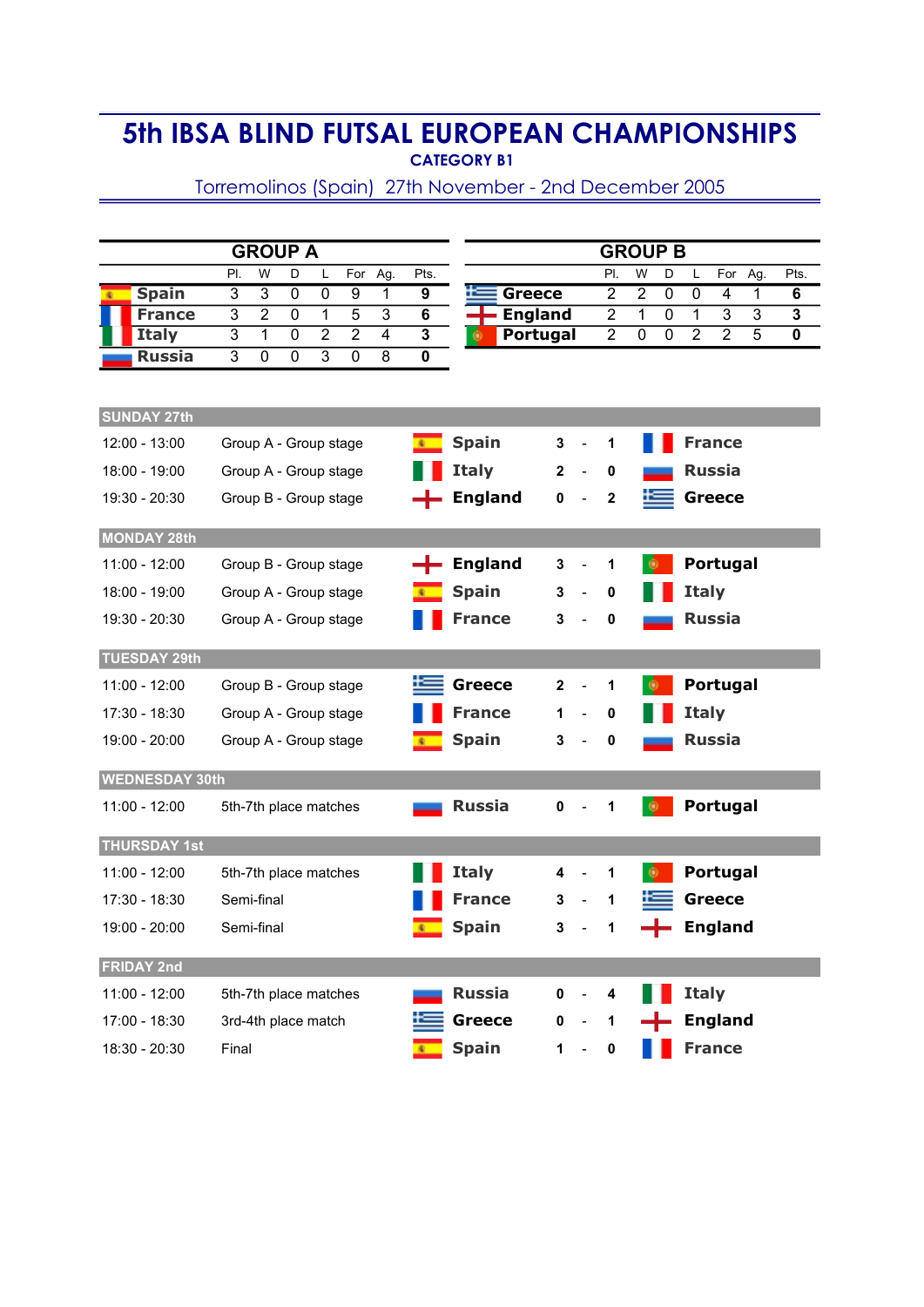## 5th IBSA BLIND FUTSAL EUROPEAN CHAMPIONSHIPS CATEGORY B1

Torremolinos (Spain) 27th November - 2nd December 2005

| <b>CLASSIFICATION</b> |          |                 |  |  |  |  |  |  |  |
|-----------------------|----------|-----------------|--|--|--|--|--|--|--|
| 1st                   | <b>R</b> | <b>Spain</b>    |  |  |  |  |  |  |  |
| 2 <sub>nd</sub>       | O I      | <b>France</b>   |  |  |  |  |  |  |  |
| 3rd                   | ╺╋┥      | <b>England</b>  |  |  |  |  |  |  |  |
| 4th                   | 兰        | <b>Greece</b>   |  |  |  |  |  |  |  |
| 5th                   | 80 F     | <b>Italy</b>    |  |  |  |  |  |  |  |
| 6th                   |          | <b>Portugal</b> |  |  |  |  |  |  |  |
| 7th                   |          | <b>Russia</b>   |  |  |  |  |  |  |  |